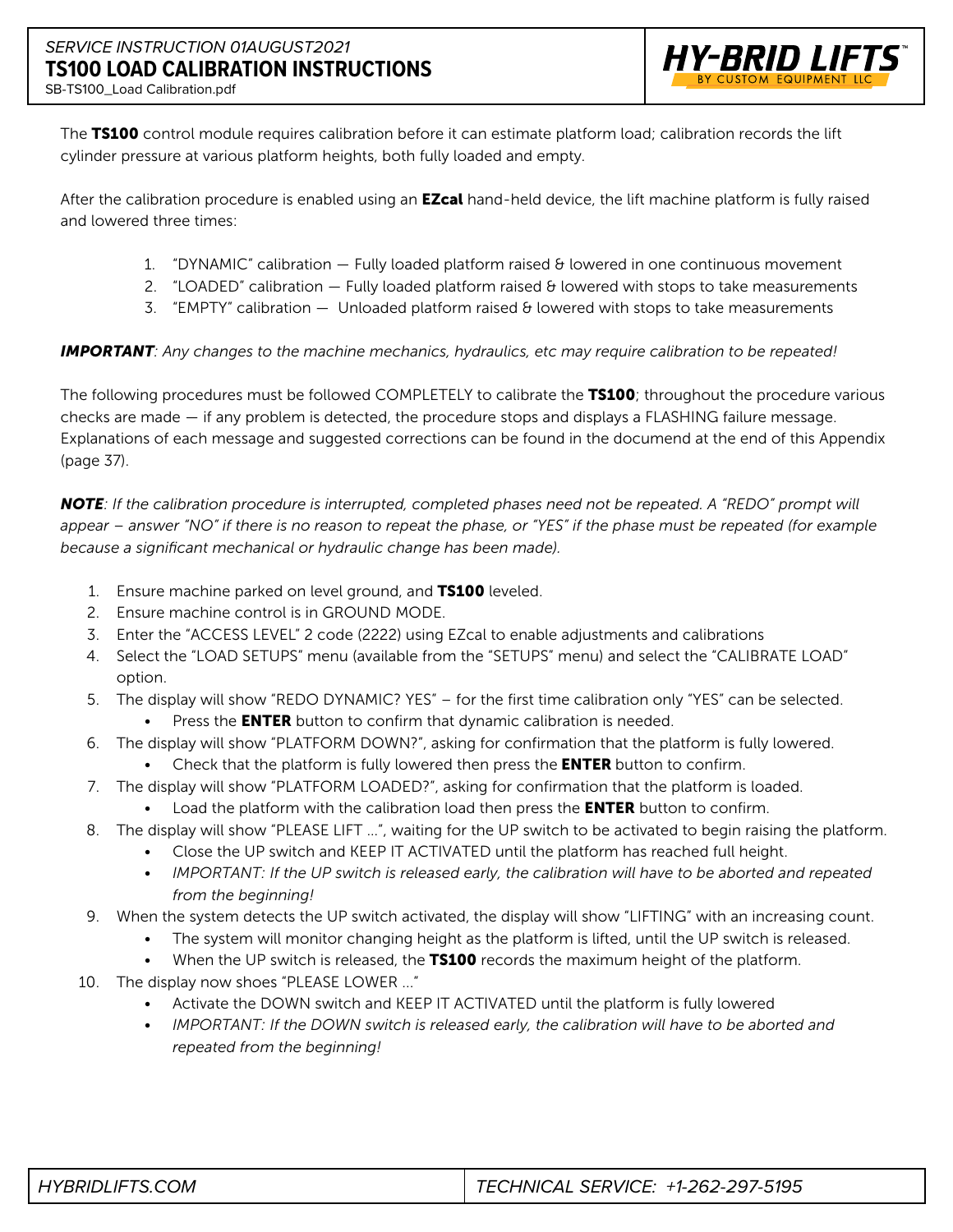# *SERVICE* INSTRUCTION *01AUGUST2021* **TS100 LOAD CALIBRATION INSTRUCTIONS**



SB-TS100\_Load Calibration.pdf

- 11. When the system detects the DOWN switch activated, the display will show "LOWERING."
	- The system will wait for the DOWN switch to be released once the platform is fully lowered.

## 12. The load calibration "DYNAMIC" phase is now complete.

- 13. The display will show "REDO LOADED? YES" for the first time calibration only "YES" can be selected.
	- Press the **ENTER** button to confirm that loaded calibration is needed
- 14. The display will show "PLATFORM LOADED?", asking for confirmation that the platform is loaded.
	- Press the **ENTER** button to confirm.
- 15. The display will show "PLEASE LIFT …", waiting for the UP switch to be activated to begin raising the platform. • Activate the UP switch and keep it activated until the platform has reached full height.
- 16. When the system detects the UP switch activated, the display will show "LIFT LOADED" with the current height (from 0% to 100%).
- 17. After a delay, the system will stop the platform lift and take height & pressure measurements; the display will show "MEASURING #xx."
	- When the measurements have been taken, the platform will resume lifting.
- 18. The lifting … stopping … measuring … lifting process will continue until the platform reaches full height.
- 19. When the platform reaches full height (and height 100% is displayed), release the UP switch.
- 20. The display shows "TOTAL DATA: xx" to indicate the number of measurements taken, then shows "PLEASE LOWER …"
	- Activate the DOWN switch and keep it activated until the platform is fully lowered.
- 21. When the system detects the DOWN switch activated, the display will show "LOWER LOADED" with the current height (from 100% to 0%).
- 22. Again after a delay, the system will stop the platform lower and take height & pressure measurements; the display will show "MEASURING #xx."
	- When the measurements have been taken, the platform will resume lowering.
- 23. The lowering … stopping … measuring … lowering process will continue until the platform is fully lowered.
- 24. When the platform is fully lowered (and height 0% is displayed), release the DOWN switch; the display shows "TOTAL DATA: xx" to indicate the number of measurements taken.

# 25. The load calibration "LOADED" phase is now complete.

- 26. The display will show "REDO EMPTY? YES" for the first time calibration only "YES" can be selected.
	- Press the **ENTER** button to confirm that empty calibration is needed.
- 27. The display will show "PLATFORM EMPTY?", asking for confirmation that the platform is empty.
	- Remove all load from the platform then press the **ENTER** button to confirm.
- 28. The display will show "PLEASE LIFT …", waiting for the UP switch to be activated to begin raising the platform.
	- Activate the UP switch and keep it activated until the platform has reached full height.
	- When the system detects the UP switch activated, the display will show "LIFT EMPTY" with the current height (from 0% to 100%).
	- Similar to the "LIFT LOADED" phase the lifting … stopping … measuring … lifting process will continue until the platform reaches full height, then the UP switch can be released.
	- The display shows "TOTAL DATA: xx" to indicate the number of measurements taken.
- 29. The display will show "PLEASE LOWER …"
	- Close the DOWN switch and keep it activated until the platform is fully lowered.
	- Similar to the "LOWER LOADED" phase the lowering ... stopping ... measuring ... lowering process will continue until the platform is fully lowered, then the DOWN switch can be released.
	- The display shows "TOTAL DATA: xx" to indicate the number of measurements taken.

| TECHNICAL SERVICE: +1-262-297-5195<br><i>HYBRIDLIFTS.COM</i> |
|--------------------------------------------------------------|
|--------------------------------------------------------------|